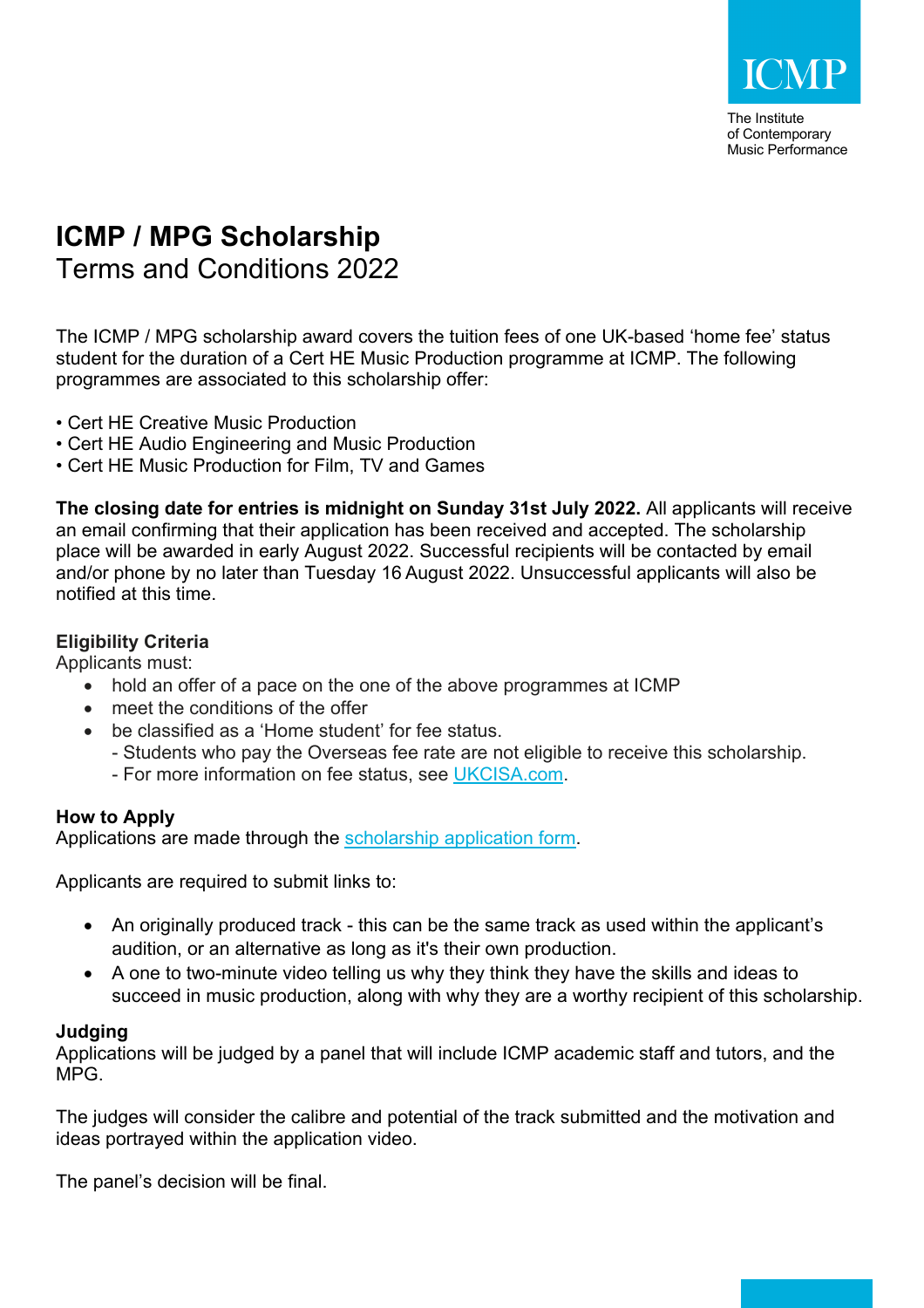#### **What the scholarship covers**

The scholarship covers the tuition fee of the one-year Cert HE programme of study, commencing September 2022, and will be automatically deducted from the tuition fee of the winning recipient upon enrolment. The scholarship will not be paid as cash or attributed to other costs such as accommodation fees.

Scholarship recipients are expected to cover their living costs for the duration of their studies. Students are entitled to apply for additional bursary schemes run by ICMP, as well as SLC maintenance loans to support their living costs.

The scholarship cannot be transferred to any other student. Recipients must not defer their 2022/23 ICMP study offer. If they do, their scholarship offer will be invalidated.

#### **Expectations of study**

Successful applicants must maintain continuous attendance and engagement throughout their one-year programme, submitting assessments and course work in academic cycles as required through to completion.

Before making any changes to their course (for example: course transfer, course suspension or course withdrawal), scholarship recipients must first speak to ICMP, as these changes could invalidate their scholarship.

Any proposed interruption of studies will be considered on a case-by-case basis. If a recipient withdraws or interrupts their studies post enrolment, ICMP will discontinue their scholarship and seek repayment of any overdue payments.

#### **Consent and promotion**

By applying for the ICMP /MPG scholarship, all applicants agree to share their personal details with the scholarship panel members.

Scholarship recipients will likely be contacted throughout their studies to provide testimonial information which may be used in ongoing ICMP promotions, marketing materials or recruitment activity. They may be asked to attend or speak at ICMP events or invited to act as an ambassador for the scholarship scheme. Scholarship holders may be contacted and asked to provide testimonial information about how the scholarship has impacted their career for up to two years after the conclusion of their course. Scholarship recipients can opt out of requested marketing activity by first discussing it with the ICMP scholarship panel.

ICMP reserves the right to withdraw a scholarship if these terms and conditions are not adhered to or if the scholarship recipient is subsequently found to be ineligible. ICMP also reserves the right to amend its scholarship provision without notice.